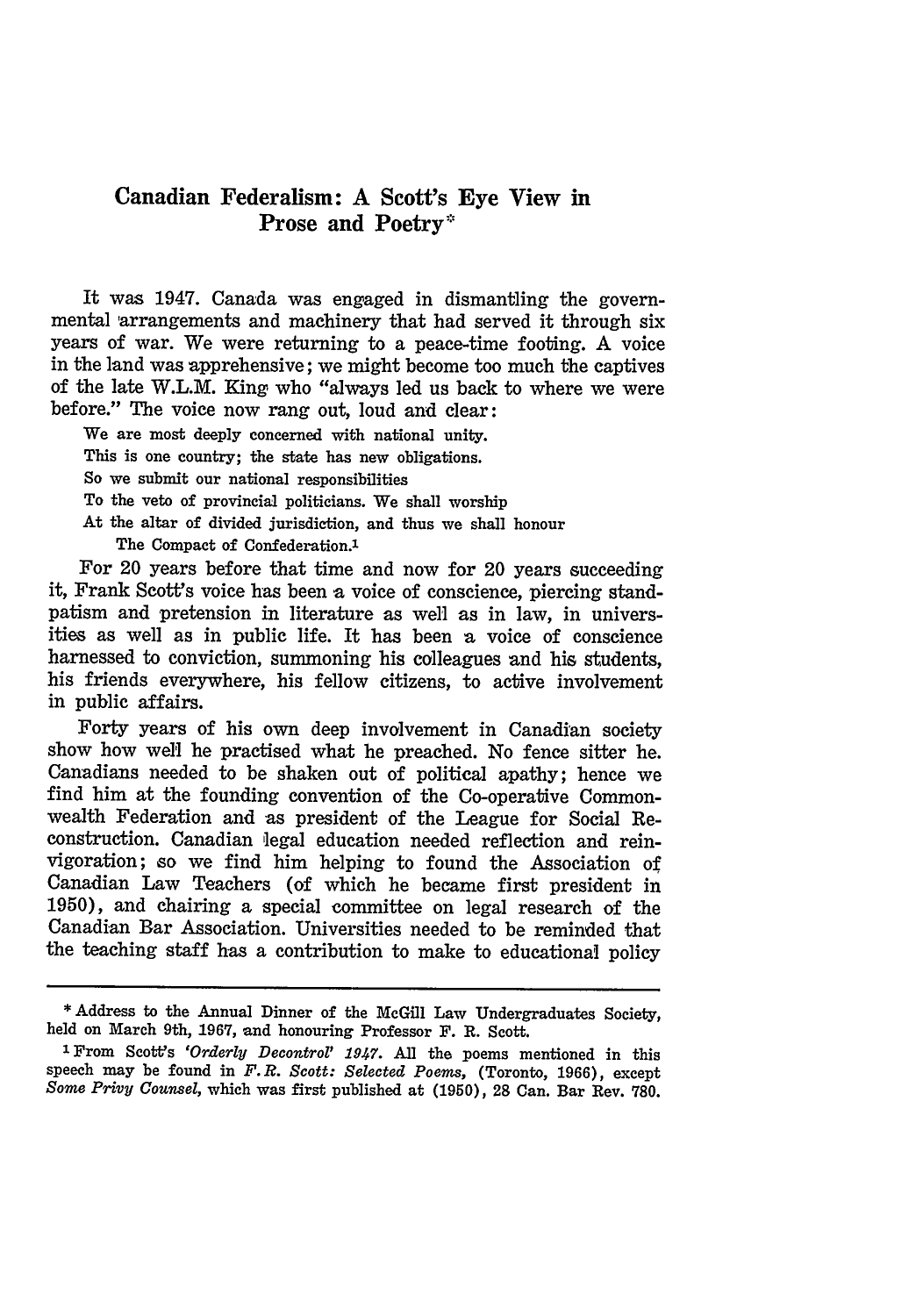and has a role to play in administration of university affairs; so we find him a founding father of the Canadian Association of University Teachers. (It is now a vigorous national organization which a few years ago paid its compliments to Frank Scott with an honorary life membership.) Repressive legislation and arbitrary executive action threatened freedom of speech and freedom to support minority groups; so we find Frank Scott trading his academic gown for a court gown and entering the **lists** at the highest level of judicial combat - in the Supreme Court of Canada. In his four appearances before that Court, he was successful three times; in the fourth case he failed **by** a whisker. He memorialized one of his eventual successes with biting humour, at a time when he had failed at the provincial court level. I recall to you his poem *A Lass in Wonderland* which begins as follows:

**I** went to bat for the Lady Chatte Dressed in my bib and **gown...**

Let me speak the words of two verses in this poem:

The word 'obscene' was supposed to mean 'Undue exploitation of sex'. This wording's fine for your needs and mine But it's far too free for Quebec's. Then too the sales made in the paper-back trade Served to aggravate judicial spleen, For it seems a high price will make any book nice While its mass distribution's obscene.

To such an intellectual activist, uncommitted intelligence and non-commital postures deserved disdain. Listen to these verses from **a** poem entitled *To Certain Friends:*

They show great zeal collecting the news and statistics. They know far more about every question than **I** do, But their knowledge of how to use the knowledge grows smaller and smaller. They make a virtue of having an open mind, Open to endless arrivals of other men's suggestions, To the rain of facts that deepen the drought of the will. Above all, they fear the positive formation of opinion,... For this could mean leaving the shade of the middle ground To walk in the open air, and in unknown places; Might lead, perhaps  $-$  dread thought!  $-$  to definite action. They will grow old seeking to avoid conclusions.... Till one day, after the world has tired of waiting,

While they are busy arguing about the obvious,

A half-witted demagogue will walk away with their children.

What are the elements that have combined to give so distinctive **a** character and personality to Frank Scott ? Let me compound the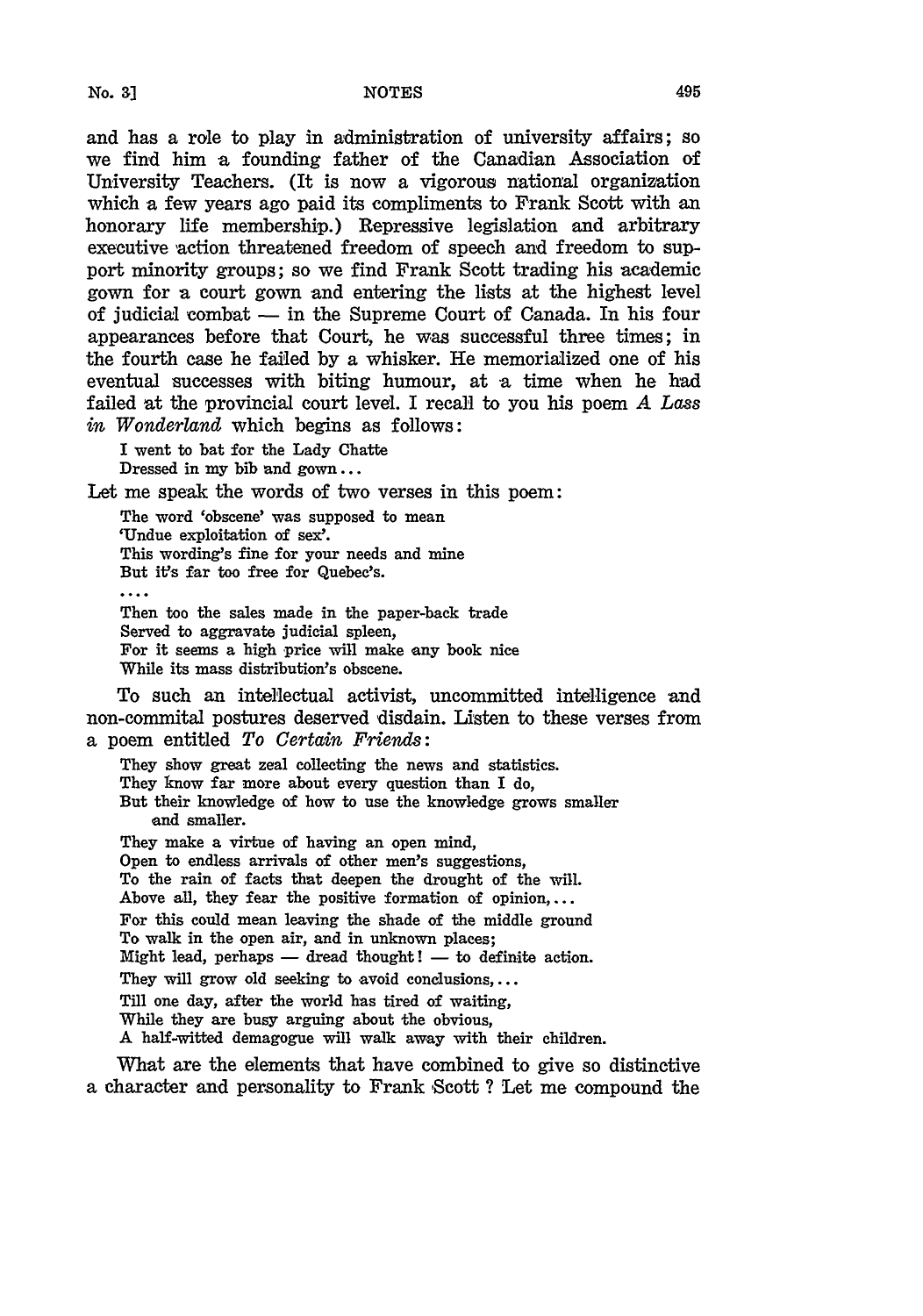prescription. Take a cultivated mind (it is no detraction to be a Rhodes Scholar); mix with an equal measure of passion for social justice; season with wisdom; add a good dash of humour; energize the whole through marriage to Marian Dales. *Et voilà!* 

So that my remarks will not overrun a reasonable time span, I propose to confine myself to two central themes in Frank Scott's thinking; first, his conception of federalism, and, second, his devotion to civil liberties. It is not surprising that his writings should from time to time stress the interplay in Canada between federalism and civil liberties. Thus, in his published Alan B. Plaunt Memorial lectures delivered in **1959** at Carleton University under the title *Civil Liberties and Canadian Federalism,2* he saw "civil liberties as part of 'a never ceasing constitutional evolution." **3 He** was, however, quite conscious of the inevitable subtlety with which distinctions between federal and provincial power in relation to civil liberties had to be drawn. I am reminded of a couplet in one of his poems entitled *Conflict:*

**Pro and** con have single stem

Half a truth dividing them.

What has Frank Scott had to say about Canadian federalism in the 30 and more years that he has been writing about the interaction of national and provincial power? Let me admit at once that I owe him much for the sense of direction that he has given to my own work in Canadian constitutional law, and I am glad to have this occasion and this audience to witness this expression of my debt. Frank Scott is strict enough a lawyer to say that "the law of the Canadian Constitution derives from Imperial enactment, not from provincial consent."<sup>4</sup> But he is also a social scientist who knows, as he said in an article in the *Canadian Bar Review* in 1937, that "[judicial] interpretations of the Canadian constitution vitally affect the political, social and economic destinies of [all] Canadians."5 It was therefore obvious to him that our final Court for constitutional matters must be one that had some intimacy with Canadian life and would be prepared, in the best traditions of judicial statesmanship, to allow changing social and economic forces to be reflected in constitutional interpretation. I may intrude here a proposition of my own on this question; namely, that a final constitutional court

**<sup>2</sup>** (Ottawa, **1959).**

**<sup>3</sup>At p. 5.**

*<sup>4</sup> Index to the Confederation Debates, 1865,* **reprinted edition,** (Ottawa, **1952), p. 8** (Introduction).

**<sup>5</sup>** *The Consequences of the Privy Council Decisions,* **(1937), 15** Can. **Bar Rev.** 485, **at p.** 493.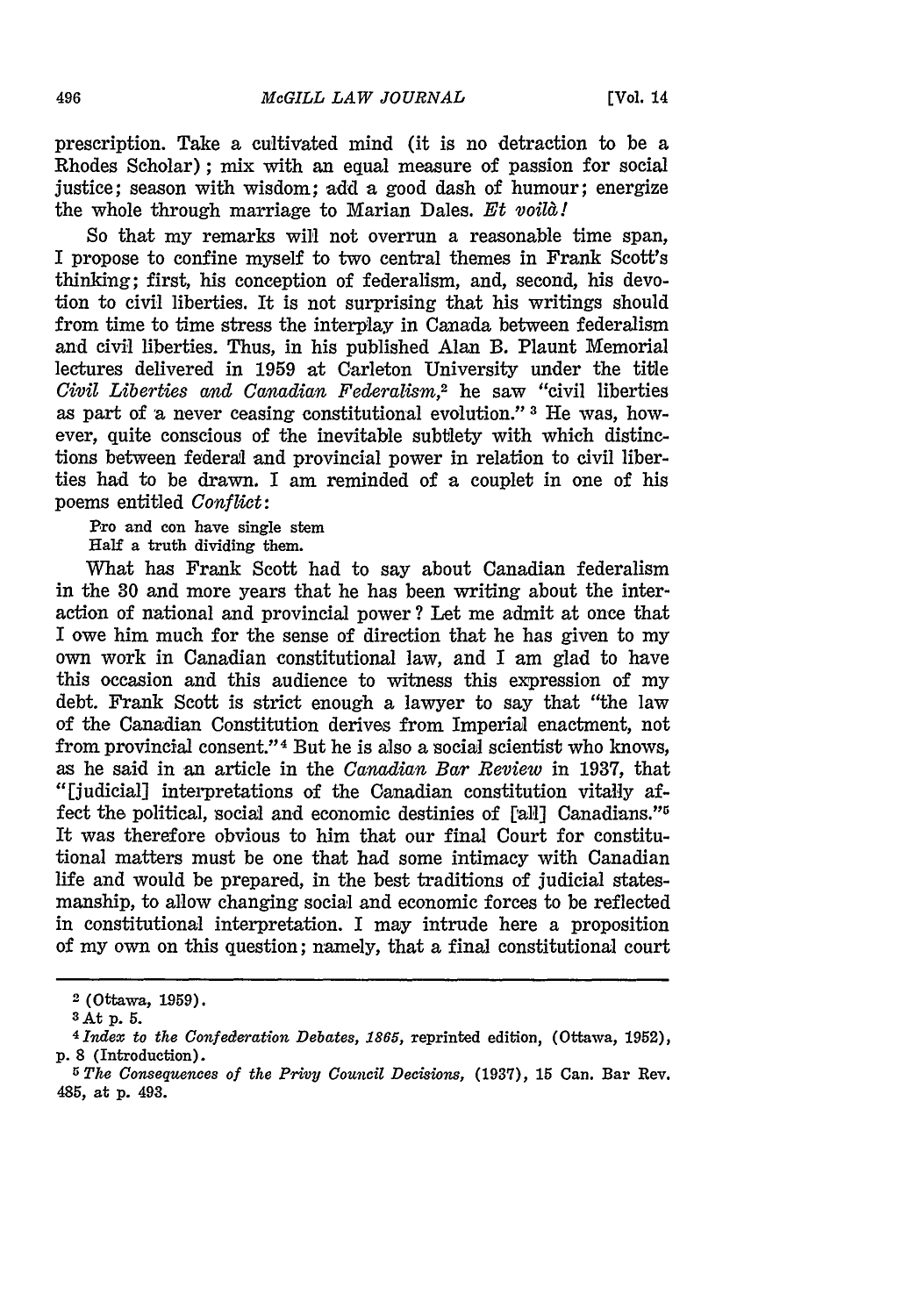should be expected to live with the consequences of its decisions; to endure them as other citizens and inhabitants of this country must. Thus it was that Scott urged at the time the abolition of appeals to the Judicial Committee of the Privy Council. I quote a telling passage from the 1937 article:

The Privy Council is and always will be a thoroughly unsatisfactory court of appeal for Canada in constitutional matters; its members are too remote, too little trained in our law, too casually selected, and have too short a tenure. Confederation itself may well have difficulty in surviving the disintegrating effect of the Court's judgments upon the *British North America Act. <sup>6</sup>*

I had just graduated in law at the time and still recall the impact that this piece of writing made upon me.

Appeals to the Privy Council were not abolished until 1949; but in the interval Professor Scott summed up the course of Privy Council constitutional decision in a now classic verse entitled *Some Privy Counsel.* It is a capsule textbook of Canadian constitutional law, which I cannot resist quoting, although I suspect it is familiar to many of you in this room:

"Emergency, emergency", I cried, "give us emergency, This shall be the doctrine of our salvation. Are we not surrounded by emergencies? The rent of a house, the cost of food, pensions and health, the unemployed, These are lasting emergencies, tragic for me." Yet ever the answer was property and civil rights, And my peace-time troubles were counted as nothing. "At least you have an unoccupied field," I urged, "Or something ancillary for a man with four children? Surely my insecurity and want affect the body politic ?" But back came the echo of property and civil rights. I was told to wrap my sorrows in water-tight compartments. "Please, please", I entreated, "look at my problem. I and my brothers, regardless of race, are afflicted. Our welfare hangs on remote policies, distant decisions, Planning of trade, guaranteed prices, high employment -Can provincial fractions deal with this complex whole? Surely such questions are now supra-national !" But the judges fidgeted over their digests And blew me away with the canons of construction. "This is intolerable", I shouted, "this is one country; Two flourishing cultures, but joined in one nation. I demand peace, order and good government, This you must admit is the aim of Confederation !" But firmly and sternly I was pushed to a corner And covered with the wet blanket of provincial autonomy.

**6** *Ibid.,* at p. 494.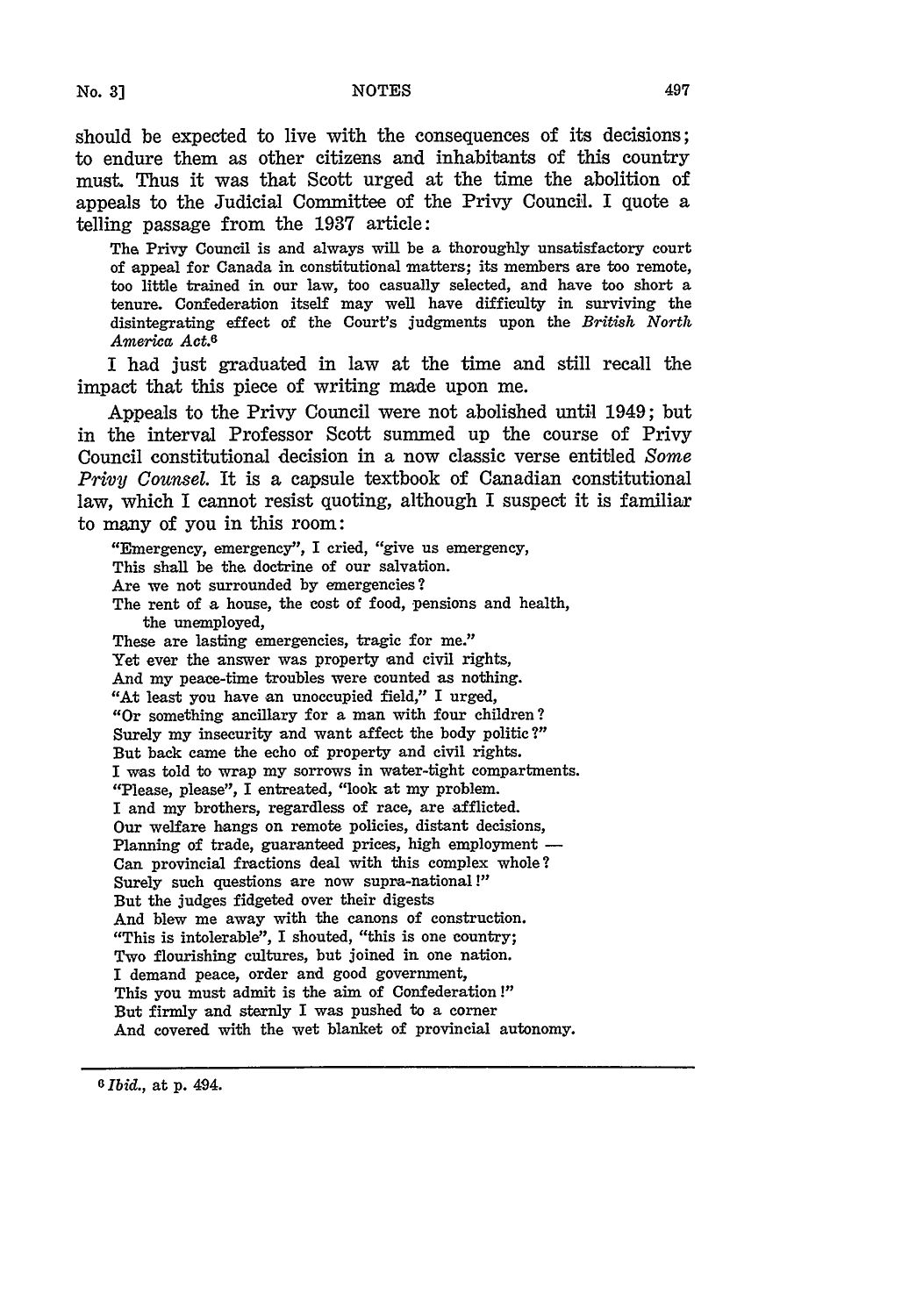**[Vol. 14**

Stifling under the burden I raised my hands to Heaven And called out with my last and expiring breath "At least you cannot deny I have a new aspect? I cite in my aid the fresh approach of Lord Simon!" But all I could hear was the old sing-song, This time in Latin, muttering *stare decisis*.

You can gather from this verse that for Scott, constitutional decision could not be based on abstract principles; the constitution could not remain a living document if the courts insisted on separating it from the social, political and economic changes that were reflected in almost all phases of Canadian life. The broad terms in which the central parts of the constitution were couched were susceptible to contemporary application, and it was therefore unnecessary to put constitutional interpretation into a straight-jacket. If this was done through conscious choice, it showed terrible shortsightedness; if done as an exercise in mechanical jurisprudence, it showed inability to appreciate the creative role that courts must play in the interpretation of a federal constitution.

Scott has always faced up to the classic dilemma of federalism, the balance between centralization and decentralization. "Too much centralization," he said, "invites tyranny; too little creates anarchy." What is more, he has faced up te this dilemma without ignoring the significance for Canada of safeguarding the cultural values of Quebec. In drawing attention to these values he has pointed out that until Confederation, in other words for the first century of British rule, French-speaking Canadians were subject to governments controlled **by** British Protestants so far as concerned jurisdiction over property and civil rights, education and religion. Confederation which "re-created the legal entity called Quebec... provided for French Canada **a** degree of autonomy which it had never previously known, not even under the French regime when colonial freedom was minimal."" In short, as Scott put it, "to Quebec, Confederation represented a partial escape from centralized control."

I do not think I will court disagreement from Frank Scott in saying here, as I have said many times before, that I know of no federal constitution under which, whether **by** specification or **by** interpretation, the local units of the federation  $-$  in Canada, the provinces **-** enjoy as much regulatory power in economic and social welfare matters as is the case in Canada. If we look at the picture

**<sup>7</sup>** *Centralization and Decentralization in Canadian Federalism,* **(1951), 29** Can. Bar Rev. 1095, at **p.** 1124.

*sIbid.,* at **p.** 1096.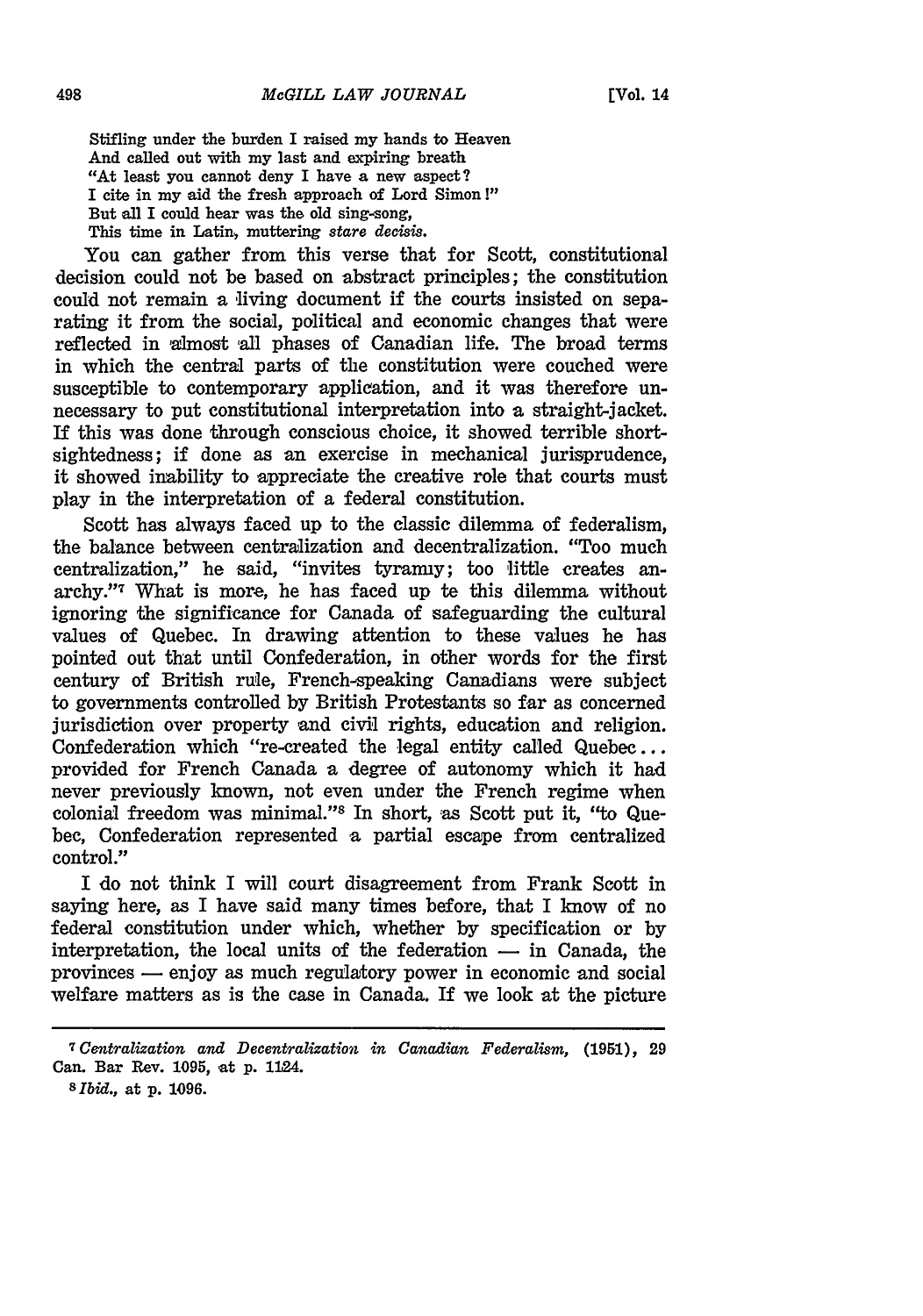in insurance regulation, in securities regulation, in the marketing of natural products, in manufacturing, in the service trades, in labour relations  $-$  and the list can be extended  $-$  provincial competence in these matters has been judicially confirmed for more than half a century. In the welfare field, only in respect of unemployment insurance is there exclusive federal competence  $-$  and that only because of a constitutional amendment agreed to in 1940 - and only in respect of old age pensions is there concurrent national authority. Judicial interpretation which has been quite mechanical in this country, has helped of course to harden political attitudes; **and** the unvarying certainty of confirmation of provincial regulatory power through court decision has, over the years, weakened the national initiative. As Scott himself has put it, the "provinces have much more status and legal authority now than they started with." Having authority is one thing; being able to exercise it effectively is another. Economic considerations affecting one Province rather than others may make its authority in particular fields illusory. Similaxly, financial resources may be too meagre to permit full exercise of authority in the social welfare field. But withal, "provincial autonomy [means] national inactivity," if I may add to my borrowings of Scott's phrases.

One way in which the national government had sought to overcome constitutional paralysis to deal directly with matters that economically and socially cried for national solutions, was to employ its paramount taxing and spending power. Legally, the right to spend on objects which the national government could not directly regulate was unassailable. In Scott's striking phrase "generosity is not unconstitutional." The legal position on the spending power has, however, had an adverse political effect which in turn has reinforced the present apparent freeze in the distribution of lawmaking power. The pressure for nationally-oriented social and economic policies has in the past been met by the national government by resort to its tax revenues. Some constitutional lawyers, including Scott, believe that there has been too much of an acquiescence **by** the national government in the present judicially-established relationship between national and local power. They would like to see more legislative initiative at the national level. As matters stand, the resort to taxing and spending as the spearheads of national policy has confirmed the provinces in their claims to wide regulatory power; and because, in some cases, effective exercise of such broad power is presently beyond their financial resources or capacity, they have sought a re-allocation of taxing authority to enable them to discharge their constitutional responsibilities. The consequences of such a re-allocation on an already constitutionally-weak central gov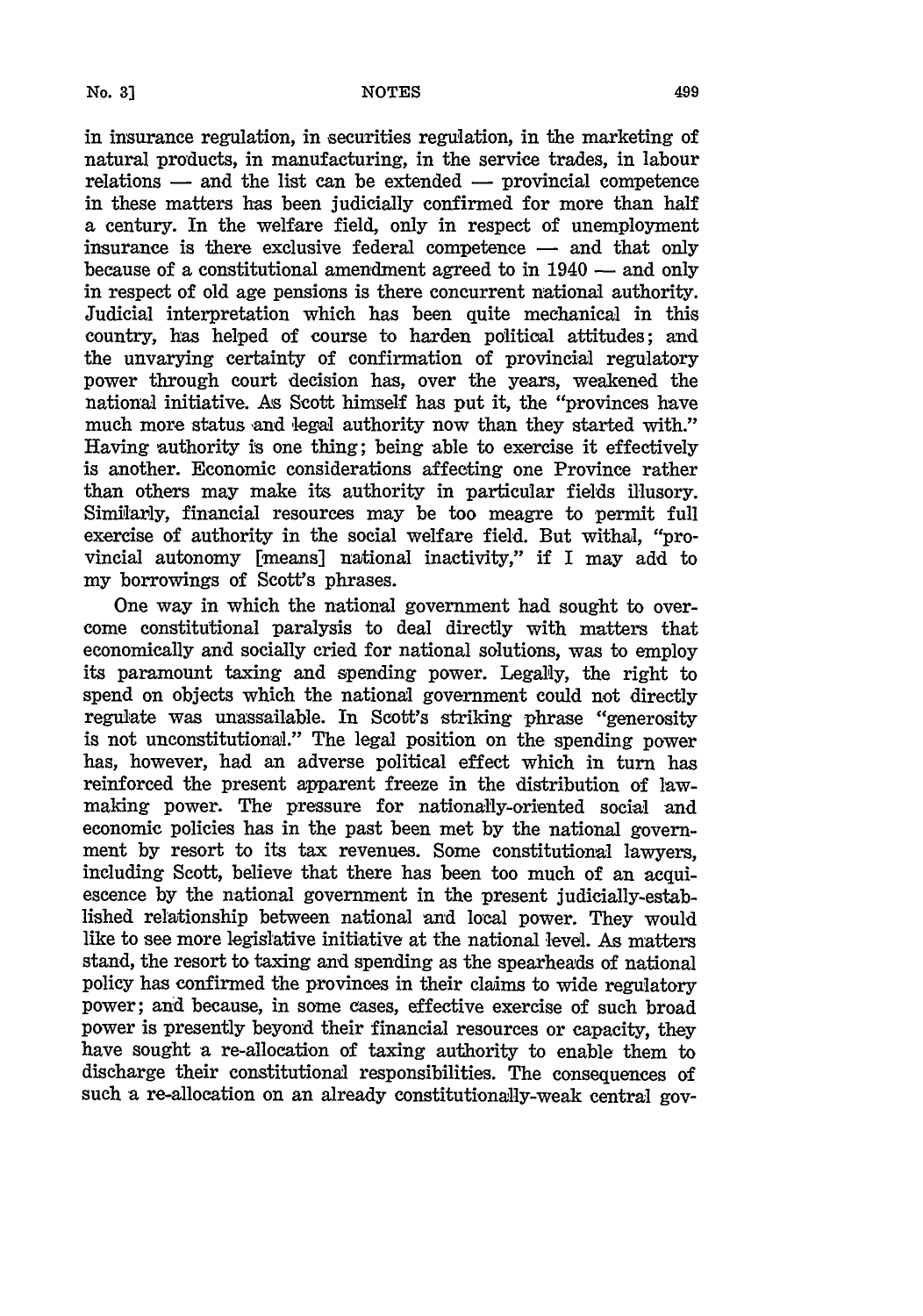ernment cannot be lightly dismissed by any province, however autonomous minded it may be. That could lead to the anarchy which is so repugnant to Scott's conception of Canadian federalism.

Troubled as Scott has been by assertions of provincial autonomy which might fracture any sense of national purpose and immobilize national action, he has been equally troubled by attempts in some quarters to rewrite Confederation history as exemplifying a treaty between two peoples; that is, as he put it, "that the Constitution is primarily designed to preserve and promote the duality of cultures."0 This conception differed from that of provincial autonomy "since the notion of cultural partnership does not favour any province except Quebec." Yet Scott believed in the value of the duality of cultures, accepted at Confederation, just as he believed in provincial autonomy. But he saw these matters in balance with a vigorous central government, which would have a duty to promote cultural duality beyond the constitutional safeguards provided for it in the Constitution; and which in its general legislative and executive role would mesh interprovincial interests rather than be subordinated to action only upon a manifestation of collective provincial desires. "I am one of those who believe," he said in a presidential address in 1961 to the Humanities and Social Sciences Section II of the Royal Society of Canada "that the original constitution of Canada, changing as it must in face of new demands and new challenges, is still basically adapted to the sum total of our various hopes and aspirations." Clearly included was the hope that the dual nationalism manifesting itself today in Canada would find an outlet primarily in cultural partnership so as to leave our political federalism unbroken.

I can aptly emphasize Frank Scot's concern to protect and advance civil liberties by noting simply that all four cases in which he appeared before the Supreme Court of Canada involved civil liberties issues. It would, however, be presenting only half a portrait to leave it at that. Civil liberties in the Scott lexicon embrace not only the protection of the values that underly the working of our parliamentary institutions; not only the protection of the ordinary man or woman in the street from arbitrary or unreasonable restraints by the state; not only an insistence on fair and open legal procedures, but, as important for him as these, the positive duty of the state to prohibit discrimination in all phases of community life where based on irrelevant criteria, and the positive duty of the state to provide equal educational opportunity and reasonable measures to cushion hardship resulting from economic vicissitudes. This broad

**<sup>9</sup>** *Proceedings of the Royal Society of Canada,* vol. 55, 3rd ser., **1061, pp. 83-95.**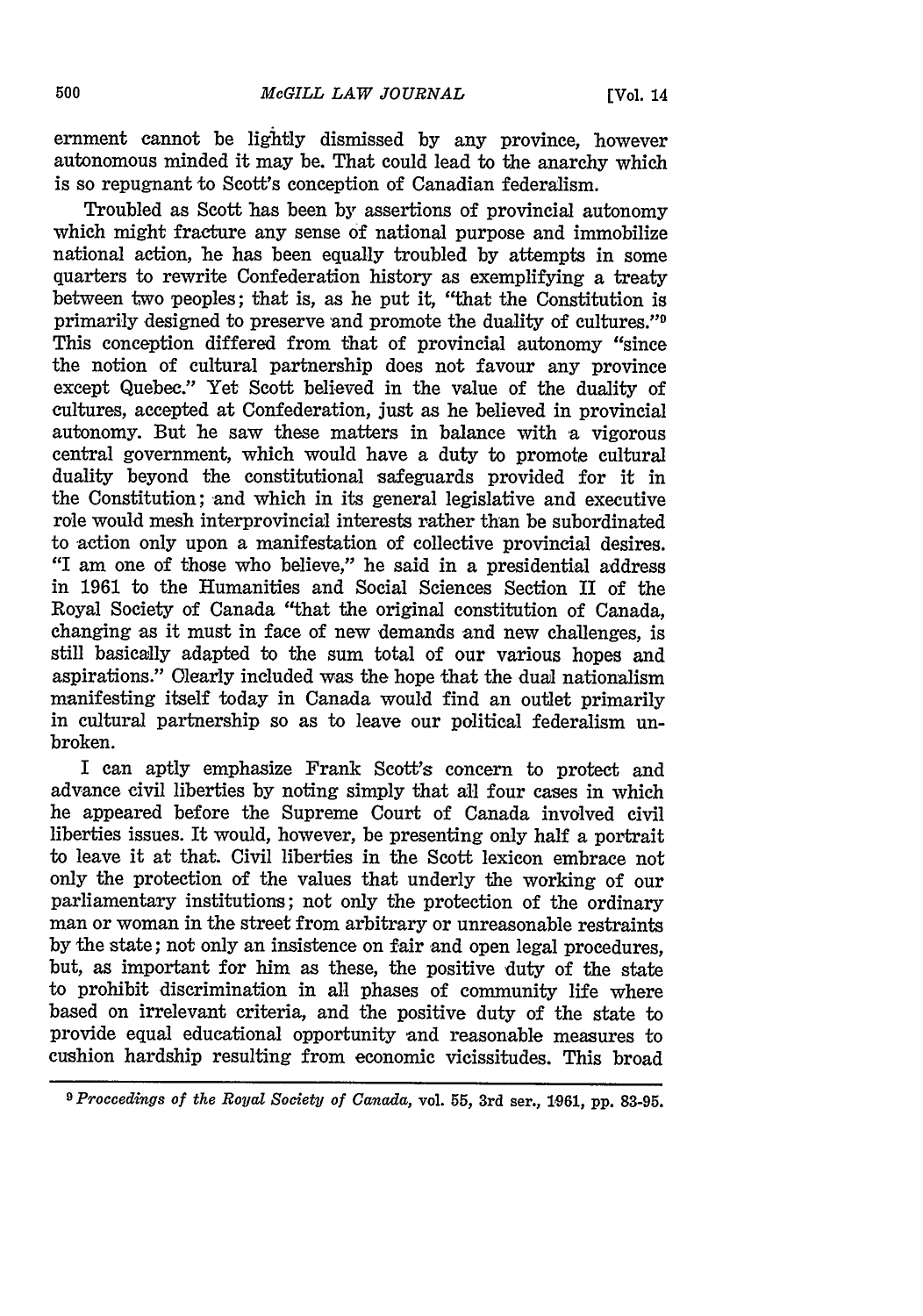conception is fighting ground, but as such quite congenial to the Scott temperament. "Defence against the state and protection **by** the state are two correlative functions, not contradictory but complementary."'01 It is especially important to note that ardent concern for minority rights, for the position of minorities (like our Indian and Eskimo fellow citizens) under the law and in social and economic relations, comes within Scott's broad compass of civil liberties. It is a concern that has its roots in the Constitution as well as in his social philosophy.

A bill of rights drafted **by** Scott would be much broader than the present limited statutory bill in force at the federal level. It would, moreover, likely be drafted as a constitutional bill of rights, binding upon legislatures. But at all events, it would be drafted to include adequate enforcement machinery; no civil liberties in the air for Professor Scott. It would, moreover, express the democratic conviction reflected in his poem *Dedication:*

Till power is brought to pooling And outcasts share in ruling There will not be an ending Nor any peace for spending.

**He** has, for him, been comparatively quiet since **1963** when he became a member of the Royal Commission on Bilingualism and Biculturalism. **He** retired as Dean of the McGill Faculty of Law the following year after three heavy years of service in that post; a post, which I may say (without being invidious about other persons), he earned many years before his appointment was made. McGill needed the adornment of having him in that office more than he needed it for any personal satisfaction. **He** has continued to lecture in other universities and places as well as in McGill. Membership on the B. **&** B. Commission is not as rewarding as, say, a Senate appointment, but now that Senators must retire at age **75,** the tenurial prospects of Commission membership do not look bad **by** comparison.

If one were to search for the mainspring of Frank Scott's concern for social justice for his fellow men and women, regardless of race or colour or religion or place of origin, or status or station in life, it may be seen in his *Creed,* a published quatrain, which is as follows:

The world is my country The human race is my race The spirit of man is my God The future of **man** is my heaven

*<sup>&#</sup>x27; <sup>0</sup> Dominion Jurisdiction over Human Rights and Fundamental Freedoms.* (1949), **27** Can. Bar Rev. 497, at p. 536.